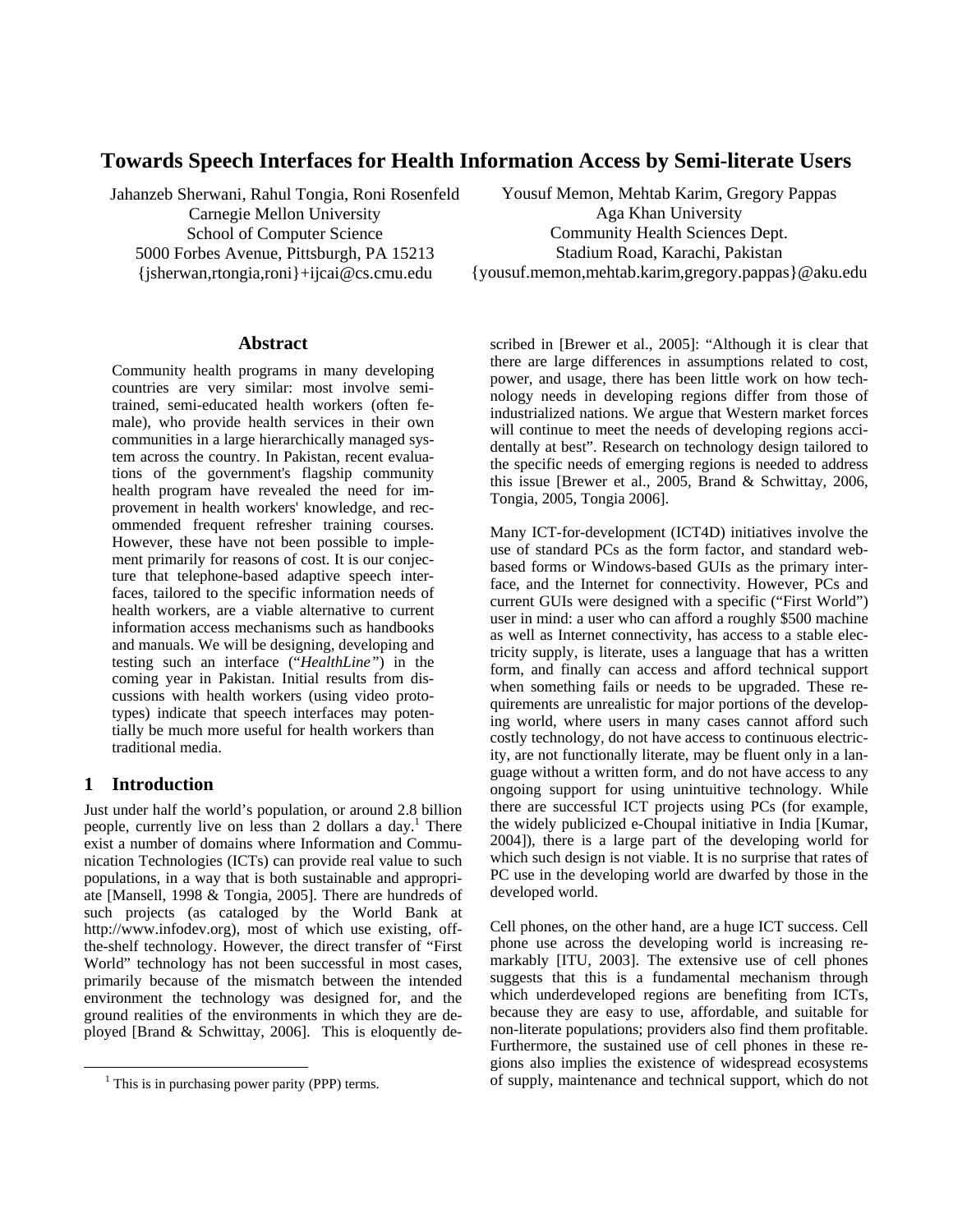exist for other types of devices. For these reasons, it is believed that cell phones have great potential for facilitating ICT projects of a wide variety [Tongia, 2005].

Most usage of cell phones is for human-human communication, even when interacting via text (SMS). However, telephony also enables the possibilities of human-computer interaction. The question then is: what kind of cell phonebased applications and interfaces are most appropriate? There is promising work in the field of mobile GUIs targeted towards developing regions for rural self-help groups involved in micro-credit [Parikh, 2005]. However, GUIs largely depend on literacy, and with literacy rates of less than 50% in developing regions, this is not a mechanism that can work for all. Furthermore, while literacy statistics seem to suggest high overall levels (76% in developing countries), the methodology of these statistics reveals that the data is derived from individual or household declaration (and not through any standardized testing), and that the definition of literacy is stretched in some cases to "the ability to read easily or with difficulty a letter or a newspaper" [UNESCO, 2006]. Unfortunately, when it comes to the use of interfaces, "difficulties" with the interface often spell the end of any use of that interface.

The core technologies of speech recognition and speech synthesis, on the other hand, do not require literacy and even work for languages that have no written form. Thus, interfaces that use speech as the underlying modality – otherwise known as spoken dialog systems – hold great promise as an interface choice for such users.

At a design level, users are not one homogenous group. Income, literacy, and other factors vary widely within regions, although in general, it is the case that the affluent and literate are the minority, while the poor and semi-literate are the majority. Spoken language technologies (SLTs) may not be the answer for those at either extreme of the income & literacy spectra. For the resource-rich, the realities are similar to those in the West, for whom speech has not been appealing, and for whom other technologies such as Internet-throughthe-PC may be more affordable and accessible, and so are less motivated to use SLTs. For the extremely resourcestarved the situation is completely the opposite: they may not be able to easily learn to use SLTs, and might have more pressing needs, such as food and water, instead of information access. It is our hypothesis that in between these two extremes there is a middle ground, where users have the motivation and the skills to be able to master the use of SLTs, yet for whom accessing "richer" interfaces to information is not an option. We aim to investigate this hypothesis in the context of community health, of which we will now give a brief overview, after reviewing related research.

## **1.1 Related Work**

There have been a number of approaches to GUI design for semi-literate users. [Huenerfauth, 2002] presents design recommendations for non-literate users of a proposed PDA-

like device, with many recommendations involving speech. However, these recommendations are not derived from empirical evidence from evaluations with actual semi- or nonliterate users – they are derived from a literature review of research on Western users. [Deo et al. 2004] focused on extending access to digital libraries by non-literate users, and also gave a short list of recommendations for such interfaces. However, usability tests revealed that users were not able to navigate information effectively, and recommended keyword search, audio-based help, and limited the information set to lessen the cognitive load on users during navigation. [Medhi et al., 2006] describes interface design guidelines, and a text-free interface that was performed well on a usability test, but with non-significant results due to the small sample size.

Speech interface research has resulted in a number of systems in various domains. While the most well known speech application is probably desktop dictation<sup>2</sup>, this is just one point on a large multi-dimensional space of potential applications that can be made using speech. These dimensions include: choice of device (e.g., desktop, telephony, smartphone), task (e.g., information access, information entry), length of user training (often zero for commercial applications), vertical domain (e.g., stock prices, news, weather), acceptable user input (constrained, open-ended), interaction style (system initiative, user initiative, mixed initiative) and many others. For instance, CMU's Communicator travel information system [Rudnicky et al. 1999] and MIT's Jupiter weather information system [Zue et al. 2000] are two often-cited examples of speech-based information access systems usable over the telephone – these are mixed initiative systems that require zero user training, and accept a large range of user inputs, although as in all speech interfaces, the user is limited at each step in what they can say. Most commercial systems tend to be more constrained, since these are cheaper to build, although exceptions do exist, such as Amtrak's "Julie" system (1-800-USA-RAIL) which is much more flexible. Contrasted to the above are call routing applications, which are used to direct a caller to a specific operator, given a few utterances (e.g. "I was overcharged last month and I don't know why" might successfully be routed to the billing department). The major push for speech interfaces in the developed world has come from the call center market, and that is what most research has focused on. However, since the needs of the populations that such systems serve are very different, there are entire domains that are unexplored for which existing research on speech interfaces is woefully inadequate (e.g., access to books through speech). Thus, there is a need for research in domains relevant to emerging regions, targeted towards the specific needs and abilities of users in these regions.

 <sup>2</sup>  $2$  Dictation is more of a speech recognition problem than a speech interface task. Speech interface research focuses mainly on issues such as task completion rate & time, prompt intelligibility, users' cognitive load, and other user-level metrics, as opposed to speech recognition metrics such as word error rate.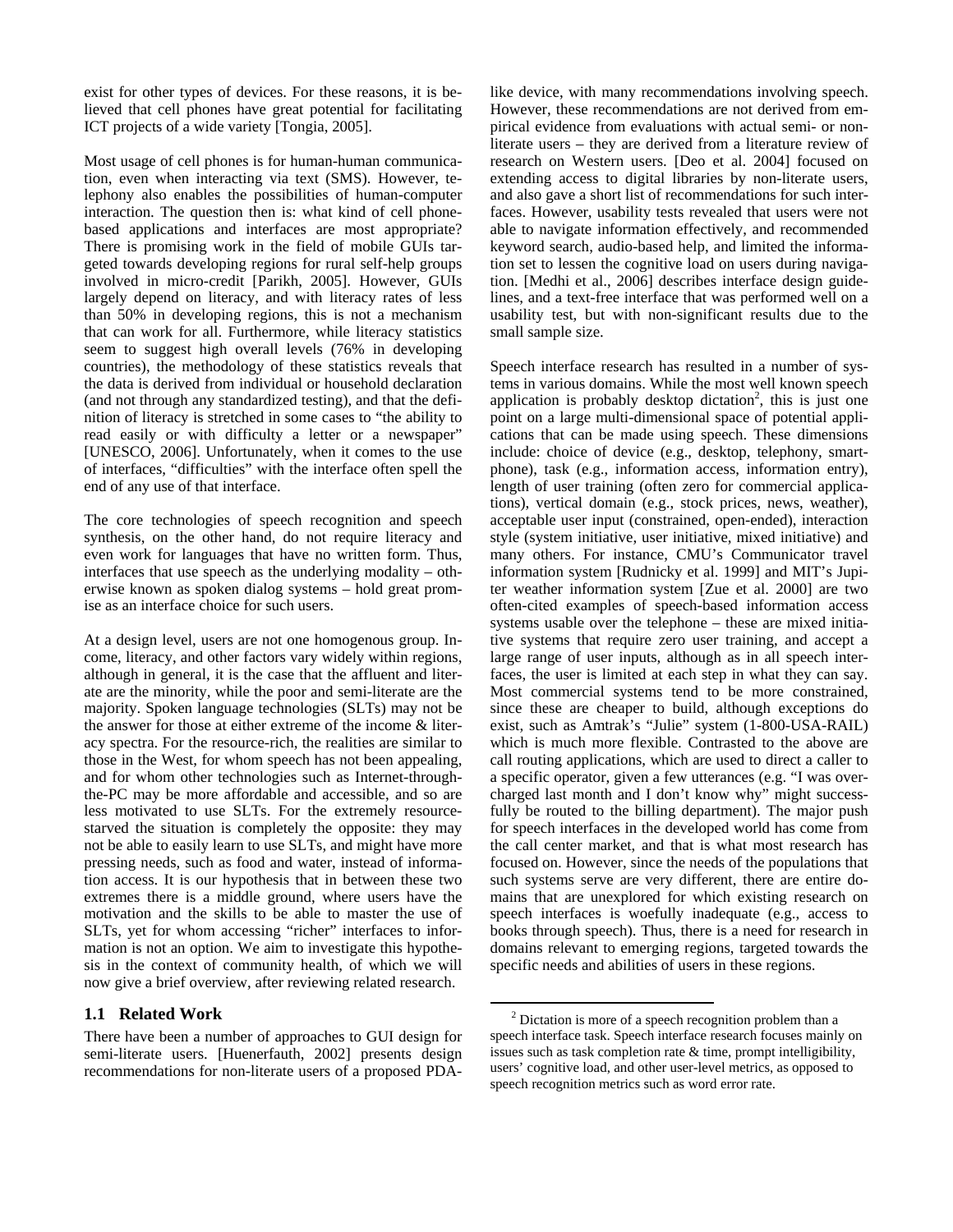| <b>Task Summary</b>                                         |              |   | Benin Botswana Colombia India Jamaica Liberia |   |              |   | Papua<br><b>New</b><br><b>Guinea</b> | Phillippines Sudan Thailand Yemen |   |                          |   |
|-------------------------------------------------------------|--------------|---|-----------------------------------------------|---|--------------|---|--------------------------------------|-----------------------------------|---|--------------------------|---|
| 1 First aid, treat accident and<br>simple illness           | V            |   |                                               |   |              |   | ✓                                    |                                   | ັ |                          |   |
| 2 Dispense drugs                                            | ✓            | ✓ | ✓                                             | ✓ | ✓            | ✓ | V                                    | ✓                                 | ✓ | ✓                        |   |
| 3 Pre- and post-natal advice,<br>motivation                 | V            |   | V                                             | v |              |   | $\mathbf{v}$                         |                                   | v |                          |   |
| 4 Deliver babies                                            | ✓            |   | v                                             |   |              |   |                                      |                                   |   |                          |   |
| 5 Child-care advice, motivation                             | ✓            | ✓ | ✓                                             | v | $\checkmark$ | V | V                                    | ✓                                 | ✓ | ✓                        |   |
| 6 Nutrition motivation,<br>demonstration                    | V            |   |                                               | v |              |   |                                      |                                   |   |                          |   |
| 7a Nutrition action,<br>weigh children                      |              | ✓ | ✓                                             |   |              |   | V                                    | ັ                                 |   |                          |   |
| 7b Nutrition action, distribute<br>supplements              | v            |   |                                               |   |              |   |                                      |                                   | v |                          |   |
| 8 Immunization motivation,<br>clinic assistance             | ✓            | ✓ | $\mathbf{v}$                                  | V |              |   | V                                    | $\overline{\mathscr{L}}$          | V |                          |   |
| 9 Immunization-give injections                              |              |   | V                                             |   |              |   | $\checkmark$                         |                                   | V |                          |   |
| 10 Family planning motivation                               | V            |   | ✓                                             | ✓ | ✓            | v |                                      | ✓                                 | v | ✓                        |   |
| 11 Family planning-distribute<br>supplies                   |              |   | ✓                                             | V |              |   |                                      |                                   | v |                          |   |
| 12 Environmental sanitation,<br>personal hygiene,           | ✓            | ✓ | $\mathbf{v}$                                  | V |              | V | $\mathbf{v}$                         |                                   | V | $\overline{\mathscr{L}}$ |   |
| 13 Communicable disease<br>screening, referral              | V            | ✓ | ✓                                             | v |              |   | V                                    | $\overline{\phantom{a}}$          | V | ✓                        |   |
| 14 Communicable disease<br>follow-up, motivation            | $\mathbf{v}$ |   |                                               | v |              | ✓ | $\mathbf{v}$                         | $\overline{\phantom{a}}$          | V | $\mathbf{v}$             |   |
| 15 Communicable disease<br>action                           |              |   | v                                             | v |              |   | V                                    | V                                 | v |                          |   |
| 16 Assist health centre clinic<br>activities                | ✓            |   |                                               |   | V            |   | V                                    |                                   | v |                          |   |
| 17 Refer difficult cases to<br>health centre                |              |   |                                               |   |              |   |                                      |                                   |   |                          |   |
| 18 Perform school health<br>activities regularly            |              |   |                                               |   |              |   |                                      |                                   | v |                          |   |
| 19 Collect vital statistics                                 |              | v | V                                             | ✓ |              | V |                                      | V                                 | v | ✓                        | ✓ |
| 20 Maintain records, reports                                | ✓            | ✓ | ✓                                             |   | ✓            | V | ✓                                    | ✓                                 | v | ✓                        | ✓ |
| 21 Visit homes on a regular basis                           | ✓            | ✓ | ✓                                             | v | ✓            | ✓ | $\checkmark$                         | ✓                                 | v | ✓                        |   |
| 22 Perform tasks outside<br>health sector (e.g agriculture) | V            | ✓ |                                               | V |              | ✓ |                                      |                                   | v | $\mathbf{v}$             |   |
| 23 Participate in community<br>meetings                     | ✓            | ✓ | $\mathbf{v}$                                  | V |              |   | $\checkmark$                         | v                                 | v |                          |   |

Table 1. Roles of Community Health Workers in Various Countries. Source: [WHO, 1987]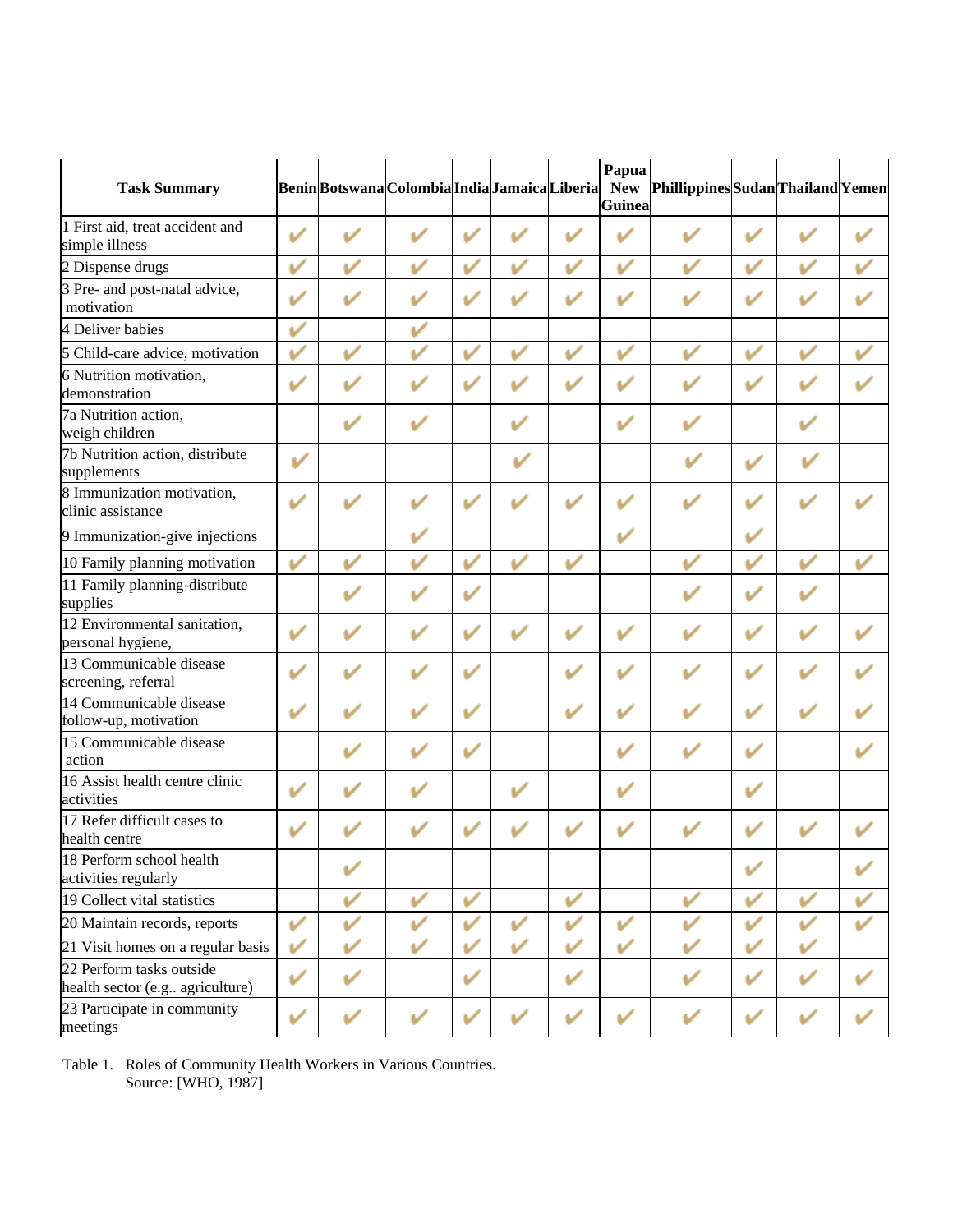The TIER group's Tamil Market project is the first to design, develop and test a spoken language system with semiliterate users in a domain (crop information access) relevant to them [Plauche et al., 2005]. Results from a usability study of the speech interface indicated a difference in task success rates as well as task completion times between groups of literate and semi-literate users. However, the sample size used in the study was too small for significant results. Nonetheless, Tamil Market gives a strong indication that there are differences in skills and abilities between these two user groups, and further research is required to understand the nature of this difference, and to design principles of dialog design targeted towards such users.

 [Grisedale et al., 1997] describes a PDA-based interface designed for rural community health workers in India. While this may appear to have similarities to our work, their focus was on information *entry*, while ours is on information *access*. Furthermore, their interface was entirely GUIbased – ours is entirely speech-based.

[Anantaraman, 2002] describes a system for data entry as well as access to decision support by community health workers in India. This is in the same domain as our project, and has many similarities to our work. However, our focus is on speech interfaces in this domain, while their approach was GUI-based.

#### **1.2 Health Services in the Developing World**

Healthcare is a fundamental, yet often under-serviced need of citizens in developing countries. These regions have the highest maternal mortality and neonatal mortality ratios in the world, and, not surprisingly, also have the largest unmet need for health service providers in the world. Given the high cost of training doctors and nurses, and the low number of medical schools in these parts of the world, many governments have begun community health worker (CHW) programs, where people (usually women) are chosen from their own communities, trained in basic health service provision for a few months, and sent back to provide health services in their communities. In some countries, especially in Latin America, their effectiveness is quite high, reducing infant mortality to below that of the US. These CHWs vary greatly in literacy levels and receive little refresher training, if any. It is not surprising that the need for better information access by CHWs is widely agreed upon: "Providing access to reliable health information for health workers in developing countries is potentially the single most cost effective and achievable strategy for sustainable improvement in health care" [Pakenham-Walsh, 1997].

The Pakistani government, for example, has initiated a community health worker program with the same logic – called the "Lady Health Worker Programme" (LHWP). This program employs 100,000 LHWs across Pakistan (a country with a population of around 160 million). These LHWs receive 3 months' training, with no refresher courses in most cases. A recent evaluation of the LHWP gave a strong recommendation for the improvement in the quality of knowledge of the LHWs [Hunt, 2002, & Afsar, 2005]. Many other countries have similar programs with similar issues [WHO, 2006, & Kahssay et al., 1998]. A slightly outdated summary is given in Table 1.

Traditional mechanisms for health information access by LHWs have not been adequate. The easiest such mechanism for health workers is to ask someone who is betterinformed: a doctor, a nurse, or even the health worker's supervisor. Unfortunately, there are not enough doctors and nurses to satisfy the information demands of the health workers. Furthermore, there are interpersonal dynamics that limit the effectiveness of supervisor-worker training: some supervisors have the same training as their health worker subordinates, and are afraid of losing their job to wellperforming health workers [Afsar, 2005].

## **1.3 Types of Health Information**

The book "Where There Is No Doctor" [Werner, 1992] is a classic example of the community handbooks used by CHWs across the world. It contains the basic health information that would be useful in communities that do not have access to doctors, and has been translated and adapted into more than 100 languages.

The information presented in the book ranges widely in terms of its level of structure. For topics such as family planning, the information is largely unstructured text. For all specific diseases such as diarrhea, the information is very structured, including consistent subtopics such as mechanisms for prevention, signs & symptoms, mechanisms for diagnosis and classification, and treatment. In some cases, complex flow charts are presented for the diagnosis and treatment of some diseases.

# **2 Proposed Solution**

Of all the forms of Information & Communications Technology (ICT), cell phones are by far the most common in the developing world. While most cell phones have some level of graphical displays, standardized mechanisms for programming these displays do not exist across different cell phone models of the same manufacturer, let alone across cell phones from different manufacturers using different platforms. However, the one standard that all phones (cell phones and landlines) do support is that of placing telephone calls. Based on this observation, our approach is to design, develop and test a telephone-based spoken language interface (*HealthLine*) for health information access by health workers. While limited, these interfaces may provide the most viable mechanism for health workers (or for that matter, for a large part of the population of developing regions) to access information-based services effectively and efficiently.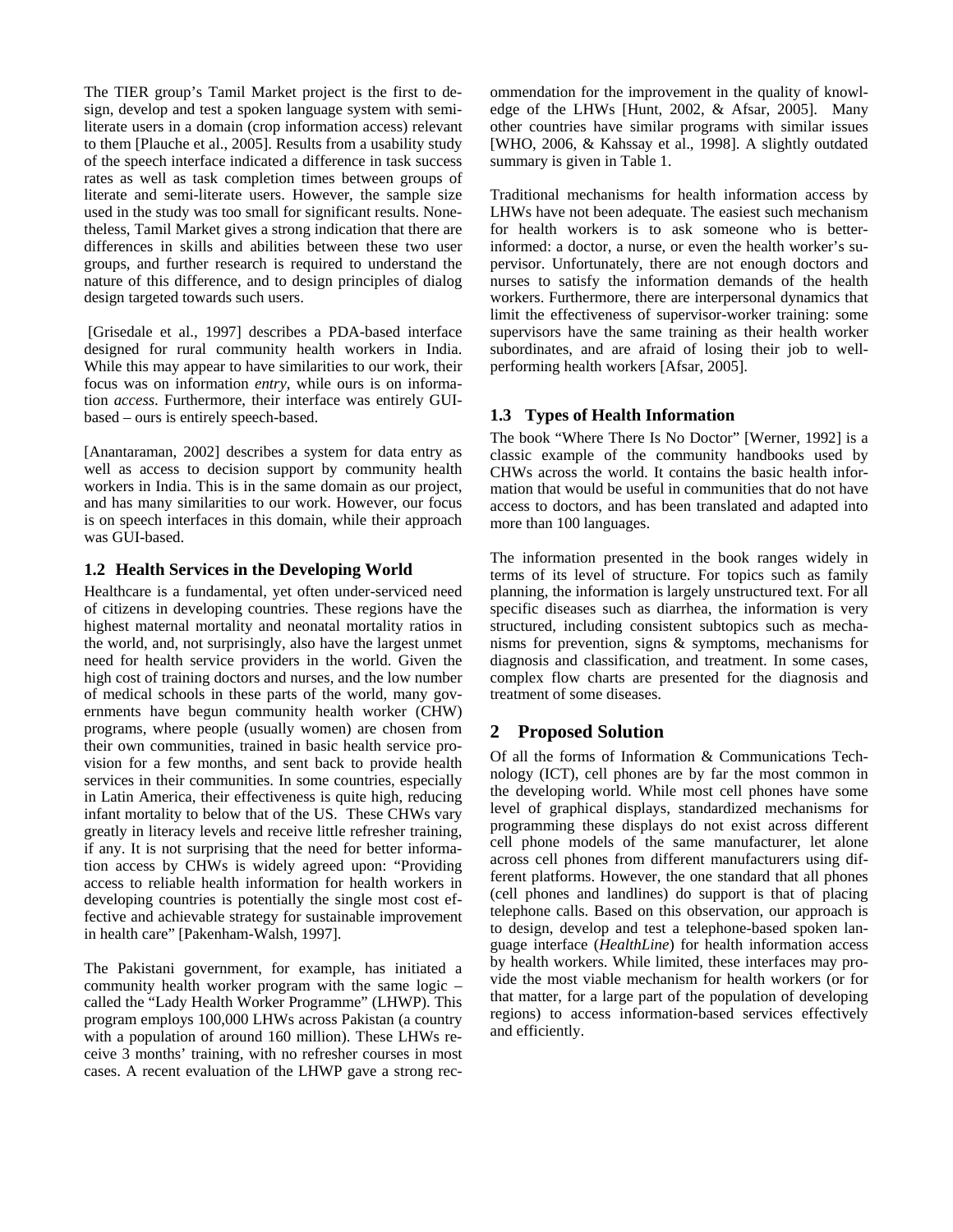## **3 Initial Fieldwork**

Through fieldwork in Pakistan during the summer of 2006, we conducted preliminary discussions with community health workers, as well as their supervisors and with researchers in public health. The goals of this endeavor were to get a basic understanding of the health information needs of community health workers, as well as the views of their supervisors regarding these needs.

## **3.1 Video Prototypes**

Early interactions showed that since most people in Pakistan have never used a spoken dialog system, it was nearly impossible to discuss the possibility of using such systems for information access by health workers. We realized the need for clearly presenting what was meant by a "spoken dialog system" to the various people involved (ranging from researchers to health workers), and created video prototypes for this purpose. Specifically, we developed video prototypes illustrating three different interaction styles (below), wrote scripts for each style, translated them into Urdu, and produced videos in which a "health worker" interacts with each system. These videos greatly helped ground the concept of spoken dialog systems for health information access, including their strengths and weaknesses. The three interaction styles consisted of:

1. System-initiative dialog with an expert system to help with the classification and treatment of a disease (*Expert*)

2. Natural language question-answer system where user asks any question to the system (*QA*)

3. User-initiative dialog with keyword search-based information retrieval system (*IR*)

One misrecognized utterance was present in each of the three systems to demonstrate its detection and rectification. Furthermore, the system's response to the natural language question in the second video prototype was purposefully made slightly inaccurate, to reflect the limitations of unconstrained natural language input in contemporary dialog systems.

## **3.2 Health Organizations**

Our discussions were primarily with people associated with the institutions listed below. These discussions were preliminary, and we are in the process of designing and implementing a much larger and more quantitative study:

1) Lady Health Workers (LHW) from the Government of Pakistan's Ministry of Health

A focus group discussion with 20 LHWs from Sultanabad (an urban slum in Karachi) was conducted in the presence of their supervisor. Discussions were also held with various low-level program managers and supervisors in the Sultanabad district.

2) Male & female health workers from the Health & Nutrition Development Society (HANDS), a Karachi-based NGO

Individual interviews were conducted with 3 male and 3 female health workers in Jamkhanda, a rural area two hours by road from Karachi. Discussions were also held with the executive director of HANDS, and the doctor involved with training health workers.

3) Lady Health Visitors (LHVs) from the Family Planning Association of Pakistan (FPAP), a national NGO

A focus group discussion was conducted with 8 LHVs at the FPAP regional office in Karachi. Discussions were also held with the FPAP regional director, as well as the doctor involved in quality assurance and training of the LHVs.

# **3.3 Findings**

The discussions with health workers and other public health personnel revealed the following:

a) Every single health worker interviewed expressed a desire for more refresher courses, and more mechanisms for accessing information. The LHWs said this in front of their supervisor, who was technically in charge of giving them the refresher training as and when needed  $-$  a very significant indication in this deference-based culture.

b) Everyone interviewed (health worker or otherwise) asserted that the systems we described would be useful and that health workers would use them – although they varied in the extent and enthusiasm with which they said so. More investigation is required to ascertain whether this is really the case, or whether this response is the result of the aforementioned deference.

c) Most health workers were worried that the system would only give information on diarrhea (since all of our videos only dealt with diarrhea), and gave us a long list of areas that they would want information on.

d) Of the 34 health workers interviewed, fewer than 5 reported ever referring to a book. Only 1 said that she read regularly (one chapter of the reference handbook every night). Most of the reasons the others gave for not reading books was that they weren't used to it, that it's difficult to read and to find what one is looking for, and that it's hard to carry around a heavy book.

e) Female health workers are not comfortable discussing female reproductive health issues in the company of males. In one focus group with female CHWs that a male researcher co-conducted with a female assistant, participants engaged deeply but only after the male left the room – even though the female assistant typed notes into the same laptop the male researcher was using, and that it was clear that the two would confer later. This incident underscored the need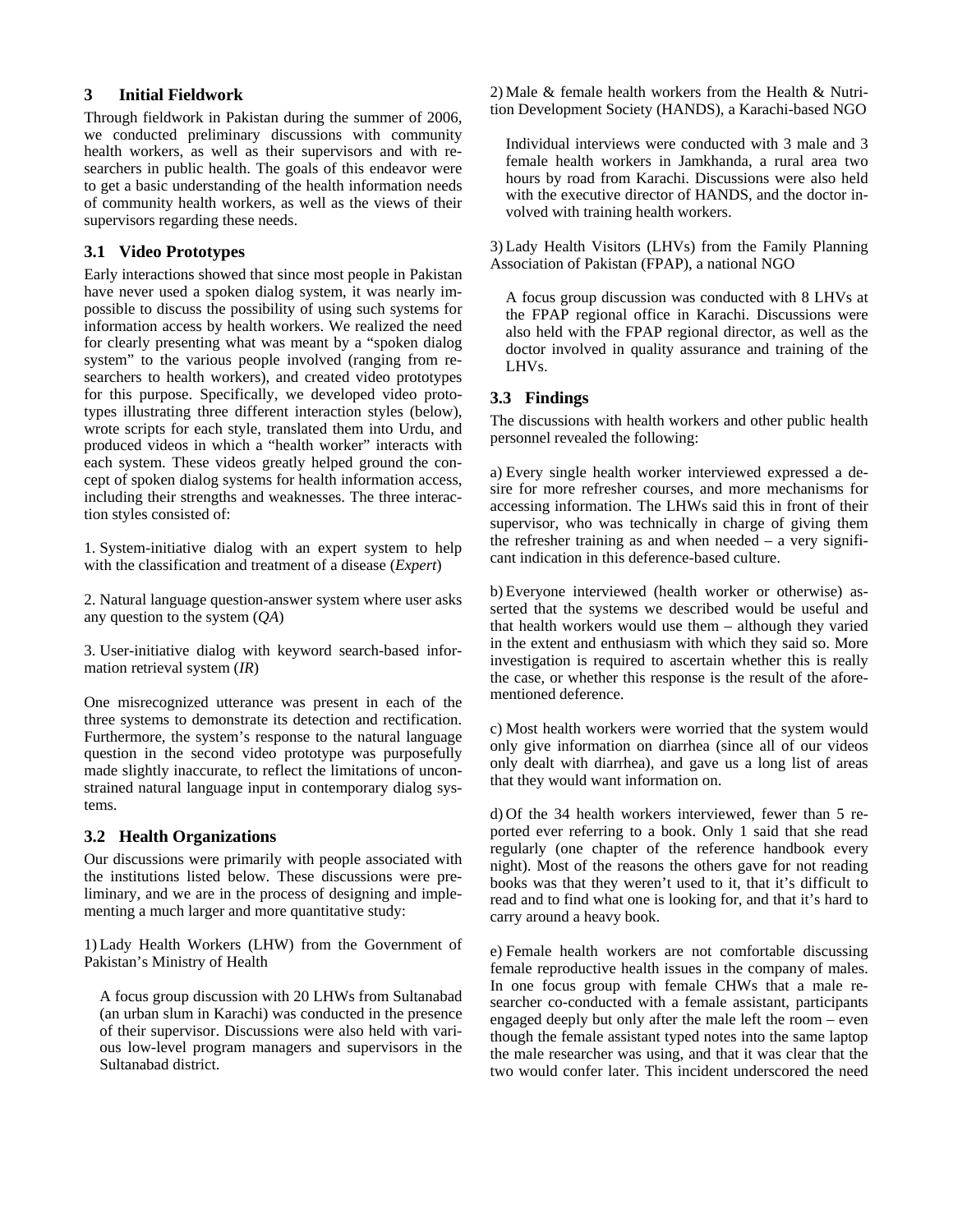for a female-mediated strategy for all interactions (interviews, contextual inquiry, prototype evaluation & feedback, usability testing, etc.). In the absence of appropriate female researchers, one potential methodology that may be employed is a setup where a female mediator is wired up and receives instructions from other researchers during these interactions as necessary; this needs to take into account issues of privacy, transparency, and data retention.

When asked to rank preference for the three video prototypes, *QA* was consistently ranked the lowest. Participants differed in their preferred rankings for *Expert* and *IR* – in general, the more trained a health worker was, the more likely she was to prefer *IR* over *Expert*. As most of these interactions occurred in one-time, group settings with a show of hands indicating preference, this data is not only preliminary. Further inquiry using a more rigorous testing methodology will be utilized for a more thorough needs assessment.

#### **4 Next Steps**

Based on the above experience, we are now designing a larger, more rigorous study to understand health workers' contexts, backgrounds, information needs, comfort with technology, and literacy skills. However, initial feedback indicates that a hybrid solution incorporating both the *Expert* and *IR* models may be the optimal strategy. Through a process of design, development, testing and feedback, we will iterate the system to a point where field usability testing is feasible. We will then evaluate the system against existing mechanisms of health information access in use by these health workers (such as textbooks) and on both quantitative metrics (task completion rate, time to completion) and qualitative metrics (user satisfaction & preference). By analyzing these metrics with respect to bio-factors such as literacy and years of experience, we hope to show exactly under what circumstances a speech interface is most effective. Additionally, we hope to contribute to a better understanding of dialog design principles for semi-literate users, which would be useful for speech interface designers in different domains.

## **Acknowledgments**

This work has been funded by the External Research & Programs group at Microsoft Research, through the Digital Inclusion RFP.

## **References**

- [Afsar and Younus, 2005] H Afsar and M Younus. Recommendations to Strengthen the role of Lady Health Workers in the National Program for Family Planning and Primary Health Care in Pakistan: The Health Workers Perspective. *Journal of Ayub Medical College*. Jan-Mar 2005.
- [Anantaraman, 2002] Anantaraman, V., et al. Handheld computers for rural healthcare, experiences in a large

scale implementation. In *Proceedings of Development By Design,* 2002.

- [Brand & Schwittay, 2006] P Brand, A Schwittay. The Missing Piece: Human-Driven Design and Research in ICT and Development. In *Proceedings of the International Conference on Information and Communications Technologies and Development*, May 2006.
- [Brewer et al., 2005] Eric Brewer, Michael Demmer, Bowei Du, Kevin Fall, Melissa Ho, Matthew Kam, Sergiu Nedevschi, Joyojeet Pal, Rabin Patra, and Sonesh Surana. The Case for Technology for Developing Regions. *IEEE Computer*. Volume 38, Number 6, pp. 25- 38, June 2005.
- [Deo et al., 2004] Deo S, Nichols D, Cunningham S, Witten I, 2004. Digital Library Access For Illiterate Users. In *Proceedings of 2004 International Research Conference on Innovations in Information Technology*
- [Grisedale et al., 1997] Grisedale S, Graves M, Grunsteidl A, 1997. Designing a Graphical User Interface for Healthcare Workers in Rural India, *ACM CHI 1997*
- [Huenerfauth, 2002] Huenerfauth M. 2002. Developing Design Recommendations for Computer Interfaces Accessible to Illiterate Users. *Thesis. Master of Science (MSc)*. Department of Computer Science. National University of Ireland: University College Dublin.
- [Hunt, 2002] Hunt, S. Evaluation of the Prime Minister's Lady Health Worker Programme. *Oxford Policy Management Institute*, http://www.opml.co.uk/ social\_policy/health/cn1064\_lhw.html. March 2002.
- [ITU, 2003] International Telecommunications Union. Mobile overtakes fixed: Implications for policy and regulation. http://www.itu.int/osg/spu/ni/mobileovertakes/ Resources/Mobileovertakes\_Paper.pdf. Accessed 30 October, 2005.
- [Kahssay et al., 1998] H Kahssay, M Taylor, P Berman. Community Health Workers: The Way Forward. *Public Health In Action*, No. 4, 1998.
- [Kumar, 2004] R Kumar, E-Choupals: A Study on the Financial Sustainability of Village Internet Centers in Rural Madhya Pradesh, *Information Technologies and International Development*, Vol. 1 issue 1, pp.45-73, Spring. 2004.
- [Mansell, 1998] R Mansell & and U Wehn. *Knowledge Societies: Information Technology for Sustainable Development*. New York: Oxford University Press, 1998.
- [Medhi et al., 2006] Medhi I, Sagar A, Toyama K. Text-Free User Interfaces for Illiterate and Semi-Literate Users. In *Proceedings of International Conference on Information and Communications Technologies and Development, 2006.*
- [Pakenham-Walsh, 1997] Neil Pakenham-Walsh, Carol Priestley, Richard Smith. Meeting the Information Needs of Health Workers in Developing Countries. *British Medical Journal*, 314:90, January 1997.